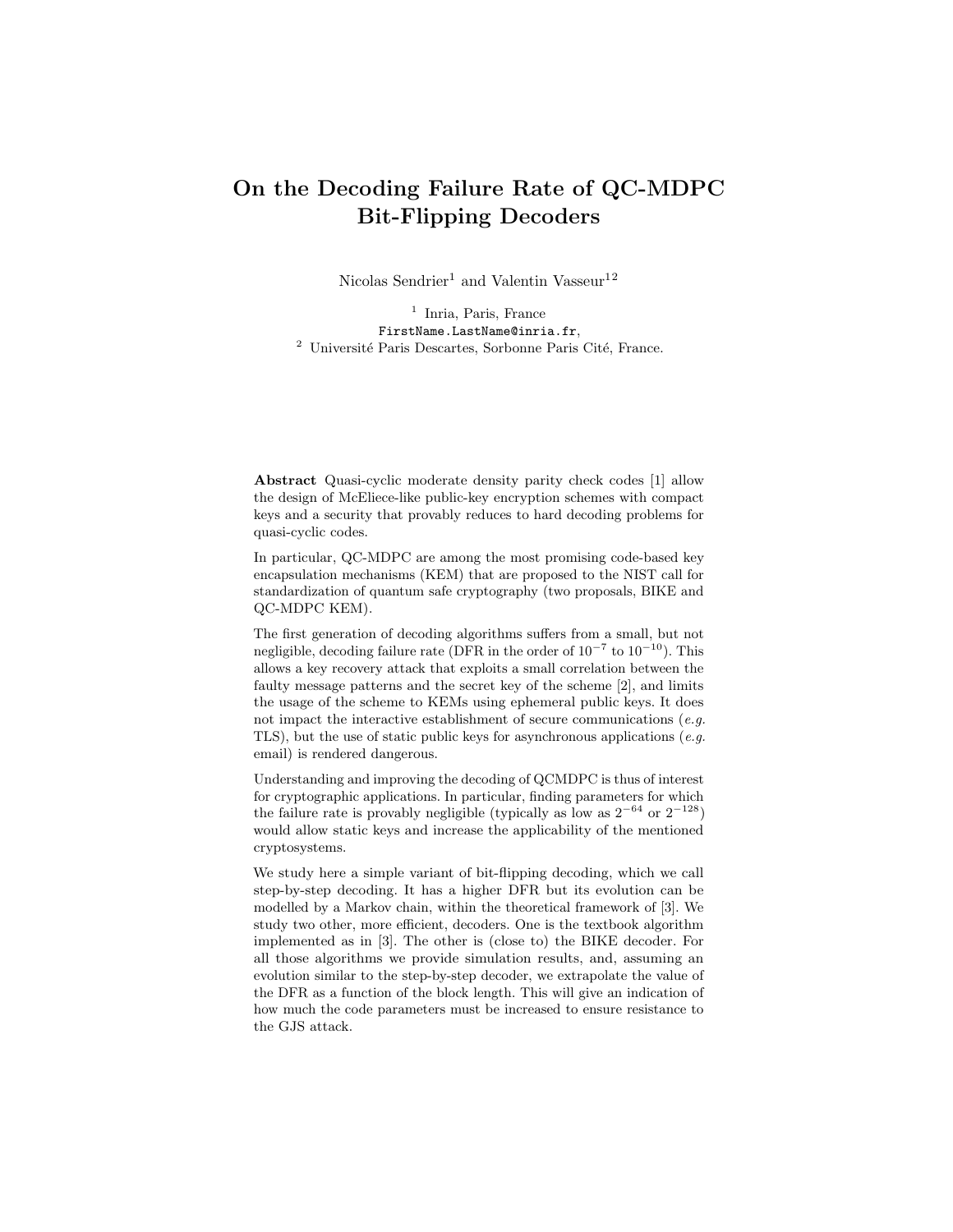## 1 Introduction

Moderate Density Parity Check (MDPC) codes were introduced for cryptography<sup>3</sup> in [1]. They are related to Low Density Parity Check (LDPC) codes, but instead of admitting a sparse parity check matrix (with rows of small constant weight) they admit a somewhat sparse parity check matrix, typically with rows of Hamming weight  $O(\sqrt{n})$  and length n. Together with a quasi-cyclic structure they allow the design of a McEliece-like public-key encryption scheme [4] with reasonable key size and a security that provably reduces to generic hard problems over quasi-cyclic codes, namely the hardness of decoding and the hardness of finding low weight codewords.

Because of these features, QC-MDPC have attracted a lot of interest from the cryptographic community. In particular, two key exchange mechanisms "BIKE" and "QC-MDPC KEM" were recently proposed to the NIST call for standardization of quantum safe cryptography<sup>4</sup>.

The decoding of MDPC codes can be achieved, as for LDPC codes, with iterative decoders [5] and in particular with the (hard decision) bit flipping algorithm, which we consider here. Using soft decision decoding would improve performance [6], but would also increase the complexity and make the scheme less suitable for hardware and embedded device implementations, which is one of its interesting features [7]. There are several motivations for studying MDPC decoding. First, since QC-MDPC based cryptographic primitives may become a standard, it is worth understanding and improving their engineering and in particular the decoding algorithm, which is the bottleneck of their implementation. The other motivation is security. A correlation was established by Guo, Johansson and Stankovski in [2] between error patterns leading to a decoding failure and the secret key of the scheme: the sparse parity check matrix of a QC-MDPC code. This GJS attack allows the recovery of the secret by making millions of queries to a decryption oracle. To overcome the GJS attack, one must find instances of the scheme for which the Decoding Failure Rate (DFR) is negligible. This is certainly possible by improving the algorithm and/or increasing the code parameters, but the difficulty is not only to achieve a negligible DFR (a conservative target is a failure rate of the same order as the security requirements, that is typically  $2^{-128}$ ) but to prove, as formally as possible, that it is negligible when the numbers we consider are out of reach by simulation.

In this work, we recall the context and the state-of-the-art in §2, mostly results of [3] as well as some new properties. In §3 we describe a new decoder, the step-by-step bit flipping algorithm, and its probabilistic model. This algorithm is less efficient than the existing techniques, but, thanks to the model, its DFR can be estimated. Finally in §4 we compare the DFR prediction of our model with the DFR obtained with simulations. We compare this with BIKE decoder

<sup>3</sup> MDPC were previously defined, in a different context, by Ouzan and Be'ery in 2009, http://arxiv.org/abs/0911.3262

<sup>4</sup> https://csrc.nist.gov/Projects/Post-Quantum-Cryptography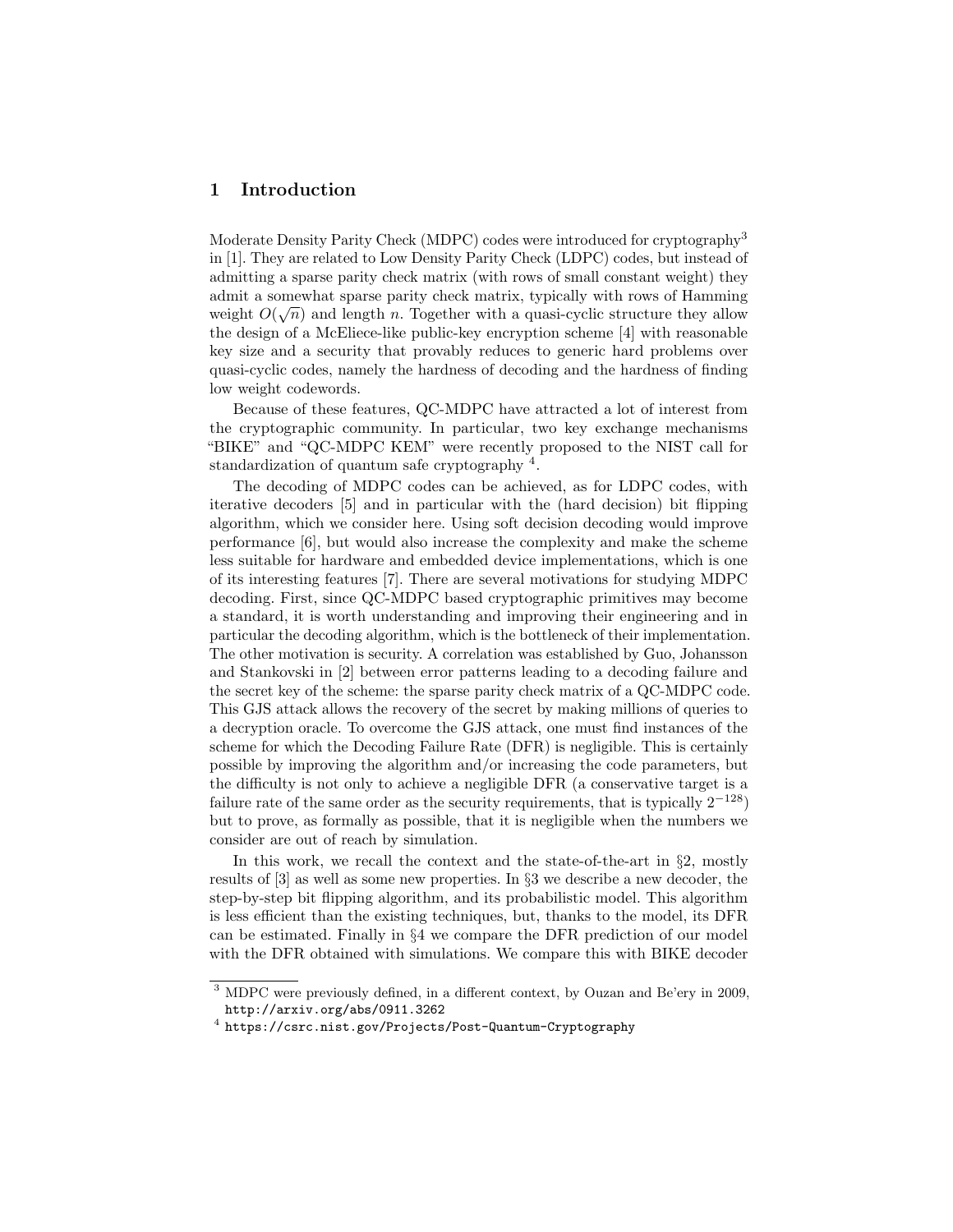simulation and try to extrapolate its behavior even when the DFR cannot be obtained by simulation.

#### Notation

- Throughout the paper, the matrix  $\mathbf{H} \in \{0,1\}^{r \times n}$  will denote the sparse parity check matrix of a binary MDPC code of length n and dimension  $k = n - r$ . The rows of **H**, the parity check equations, have a weight  $w = O(\sqrt{n})$ , and are denoted eq<sub>i</sub>,  $0 \le i < r$ . The columns of **H**, transposed to become row vectors, are denoted h<sub>i</sub>,  $0 \leq j \leq n$ .
- For any binary vector v, we denote  $v_i$  its *i*-th coordinate and  $|v|$  its Hamming weight. Moreover, we will identify v with its support, that is  $i \in V$  if and only if  $v_i = 1$ .
- Given two binary vector u and v of same length, we will denote u∩v the set of all indices that belong to both u and v, or equivalently their component-wise product.
- The scalar product of u and v is denoted  $\langle u, v \rangle \in \{0, 1\}.$
- For a random variable X we write  $X \sim Bin(n, p)$  when X follows a binomial distribution:

$$
\Pr[X = k] = f_{n,p}(k) = \binom{n}{k} p^k (1-p)^{n-k}.
$$

– In a finite state machine, the event of going from a state  $S$  to a state  $T$  in at most I iterations is denoted:

 $S \stackrel{I}{\rightarrow} T$ .

# 2 Bit Flipping Decoding

The bit flipping algorithm takes as argument a (sparse) parity check matrix  $\mathbf{H} \in$  $\{0,1\}^{r \times n}$  and a noisy codeword  $y \in \{0,1\}^n$ . It flips a position if the proportion of unsatisfied equations containing that position is above some threshold. A parity check equation eq<sub>i</sub> is unsatisfied if the scalar product  $\langle eq_i, y \rangle = 1$ . The proportion of unsatisfied equations involving j is  $|s \cap h_i| / |h_i|$ , where  $s = yH^T$  denotes the syndrome. In practice (see [1]), the bit flipping decoder of Algorithm 1 is paralell:

Algorithm 1 The Bit Flipping Algorithm

```
Require: \mathbf{H} \in \{0,1\}^{(n-k)\times n}, \, \mathbf{y} \in \{0,1\}^nwhile yH^T\neq 0 do
\mathrm{s} \leftarrow \mathrm{y}\mathbf{H}^T\tau \leftarrow \text{threshold}(context)for j \in \{0, ..., n-1\} do
     if |s \cap h_j| \geq \tau |h_j| then
           y_i \leftarrow 1 - y_ireturn y
```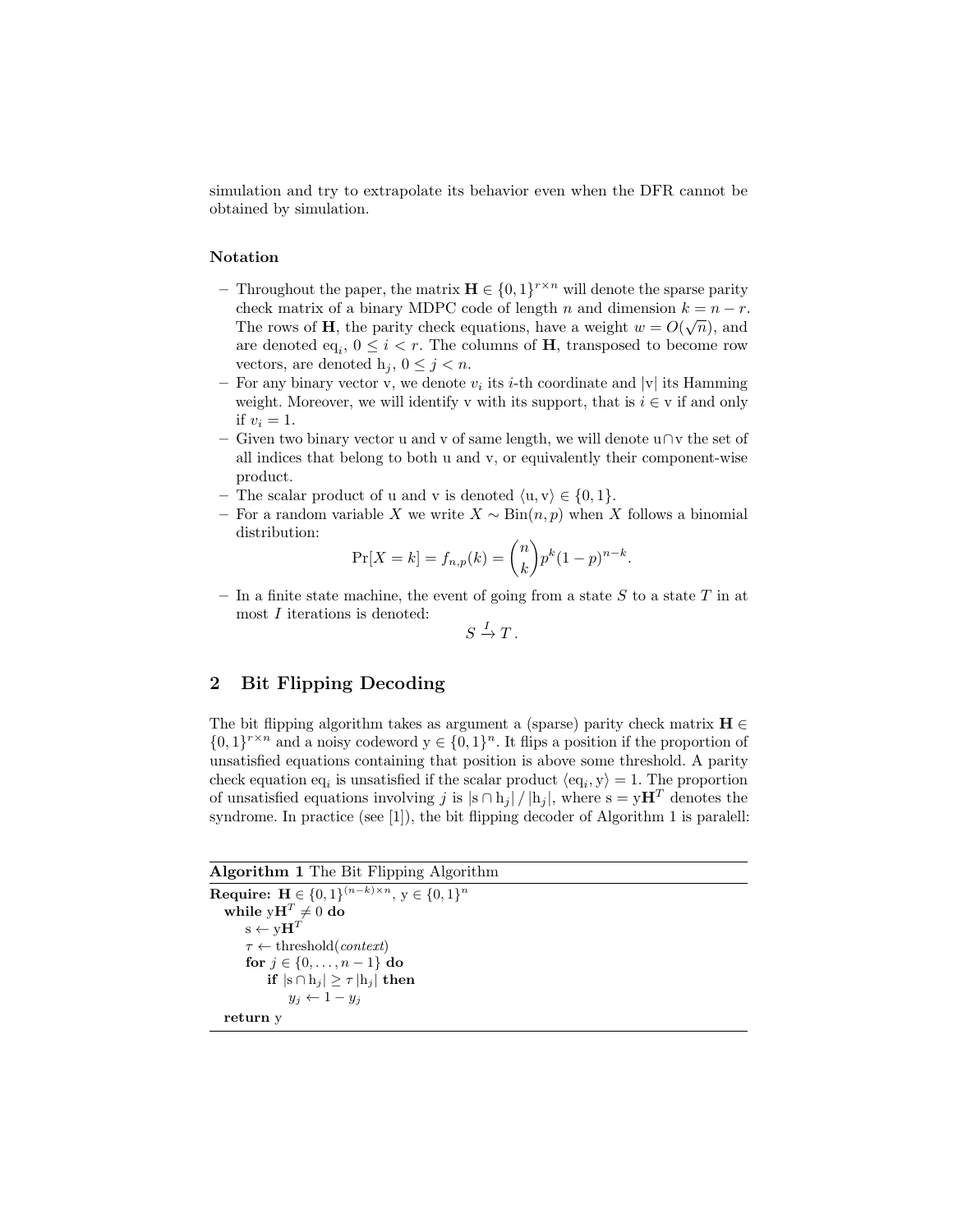the syndrome is updated after all tests and flips. The choice of a particular threshold  $\tau$  depends on the context, that is **H**, y, and possibly anything the algorithm can observe or compute. With an appropriate choice of threshold and assuming that H is sparse enough and y close enough to the code, the algorithm terminates with high probability.

#### 2.1 QC-MDPC-McEliece

Bit flipping decoding applies in particular to quasi-cyclic moderate density parity check (QC-MDPC) codes which can be used in a McEliece-like encryption scheme  $[1]$ . In the cryptographic context, those codes are often of rate  $1/2$ , length *n*, dimension  $k = n/2$  (codimension  $r = n/2$ ). The parity matrix has row weight  $w = O(\sqrt{n})$  and is regular (all columns have the same weight  $d = w/2$ ). The bit flipping decoding correct  $t = O(\sqrt{n})$  errors. Parameters  $n, r, w, t$  must be fine-tuned so that the cryptosystem is secure and the decoding failure rate (DFR) low. The implementation of Algorithm 1 for QC-MDPC was considered in several works. Different strategies have been considered so far to choose a good threshold: relying on the value of  $\max_i (|s \cap h_i| / |h_i|)$  [1], using fixed values [8] or using the syndrome weight [3,9]. The last two strategies require, for each set of parameters, a precomputation based on simulation to extract the proper threshold selection rule. For the parameters of Table 1 those algorithms typically require less than 10 iterations for a DFR that does not exceed  $10^{-7}$ . Table 1 gives the sets of parameters of the BIKE proposal [10] to NIST. The bit flipping decoder of

Table 1. BIKE Parameters (security against classical adversary)

| $n_{\cdot}$                 | $\overline{u}$ | Τ. | security |  |
|-----------------------------|----------------|----|----------|--|
| $ 20\,326 10\,163 142 134 $ |                |    | 128      |  |
| $ 39\,706 19\,853 206 199 $ |                |    | 192      |  |
| 6549832749274264            |                |    | 256      |  |

BIKE is slightly more elaborated. Its DFR appears to be below  $10^{-10}$  but this is unfortunately difficult to establish from mere simulations.

#### 2.2 A Key Recovery Attack

In a recent work, Guo, Johansson, and Stankovski (GJS) [2] were able to exhibit a correlation between faulty error patterns and the secret key of the scheme (the sparse parity check matrix of the QC-MDPC code). An attacker that has access to a decryption oracle for a given secret key, may perform a key recovery attack by collecting and analyzing thousands (at least) of error patterns leading to a failure. This limits the cryptographic usage of QC-MDPC to key encapsulation mechanisms with ephemeral key. To safely extend the usage of the scheme to static keys (allowing one-pass asynchronous key exchange, for instance for email),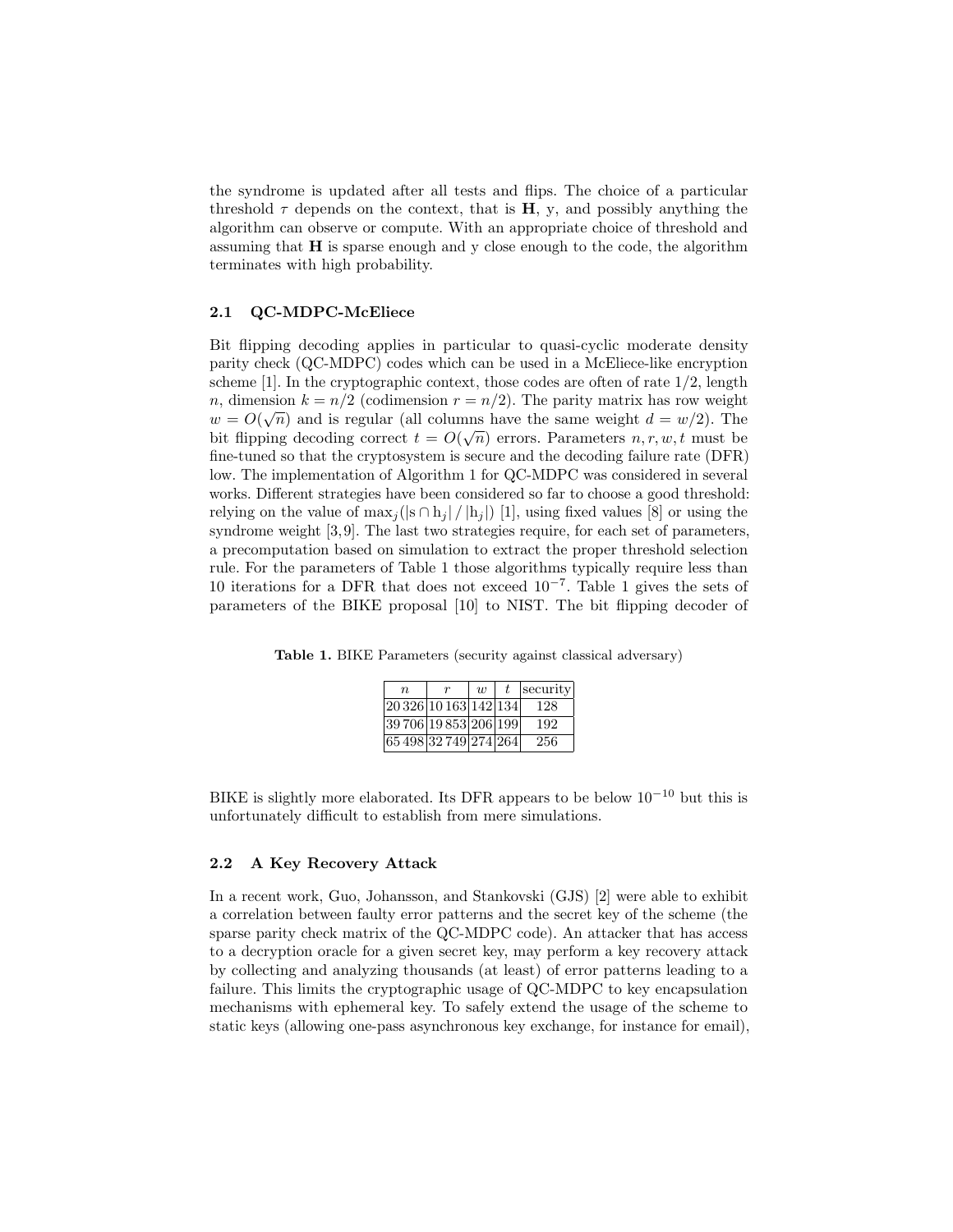one needs to lower the failure rate to something negligible. Depending on the adversarial model the DFR could be a small constant, like  $2^{-64}$ , or even a value which decreases exponentially with the security claim (typically  $2^{-\lambda}$  for  $\lambda$  bits of security).

## 2.3 Bit Flipping Identities

More details about this section can be found in [3, part III]. We assume that the MDPC code is quasi-cyclic and regular. That means that in the parity check matrix  $\mathbf{H} \in \{0,1\}^{r \times n}$ , every row has the same weight w and every column has the same weight d. If  $r = n/2$ , which is the most common situation in cryptographic applications, then we have  $w = 2d$ .

We consider an instance of the decoding algorithm, the noisy codeword is denoted y and is at distance  $t = O(\sqrt{n})$  of the code. With probability overwhelmingly close to 1, the corresponding error e is unique. Its syndrome is  $\mathbf{s} = \mathbf{y} \mathbf{H}^T = \mathbf{e} \mathbf{H}^T$ .

**Definition 1.** For a parity matrix  $H$  and an error vector  $e$ , the number of unsatisfied parity check equations involving the position j is  $\sigma_i(e, H) = |h_i \cap eH^T|$ . We call this quantity a counter. The number of equations affected by exactly  $\ell$ errors is

$$
E_{\ell}(e, \mathbf{H}) = \left| \left\{ i \in \{0, \ldots, r-1\} : \left| \mathrm{eq}_i \cap \mathrm{e} \right| = \ell \right\} \right|.
$$

The quantities e and **H** are usually clear form the context. We will omit them and simply write  $\sigma_i$  and  $E_\ell$ .

Proposition 1. The following identities are verified for all e and all H:

$$
\sum_{\ell \text{ odd}} E_{\ell} = |\mathbf{e} \mathbf{H}^T|, \qquad \sum_{j} \sigma_j = w |\mathbf{e} \mathbf{H}^T|, \qquad \sum_{j \in \mathbf{e}} \sigma_j = \sum_{\ell \text{ odd}} \ell E_{\ell}.
$$

The Counter Distributions. If e is distributed uniformly among the words of weight t, we have  $\sigma_j \sim Bin(d, \pi_{e_j})$  with

$$
\pi_1 = \sum_{\ell \text{ even}} \frac{\binom{w-1}{\ell} \binom{n-w}{t-1 - \ell}}{\binom{n-1}{t-1}}, \text{ and } \pi_0 = \sum_{\ell \text{ odd}} \frac{\binom{w-1}{\ell} \binom{n-w}{t-\ell}}{\binom{n-1}{t}}.
$$
 (1)

The above distribution is valid on average. However, the following facts are remarked in [3].

- 1. It does not accurately predict the counter values for an individual value of e. In fact, the counters tend to grow with the syndrome weight.
- 2. Even if the inital error pattern is uniformly distributed (of fixed weight), this is no longer true after the first iteration and the deviation from (1) is significant.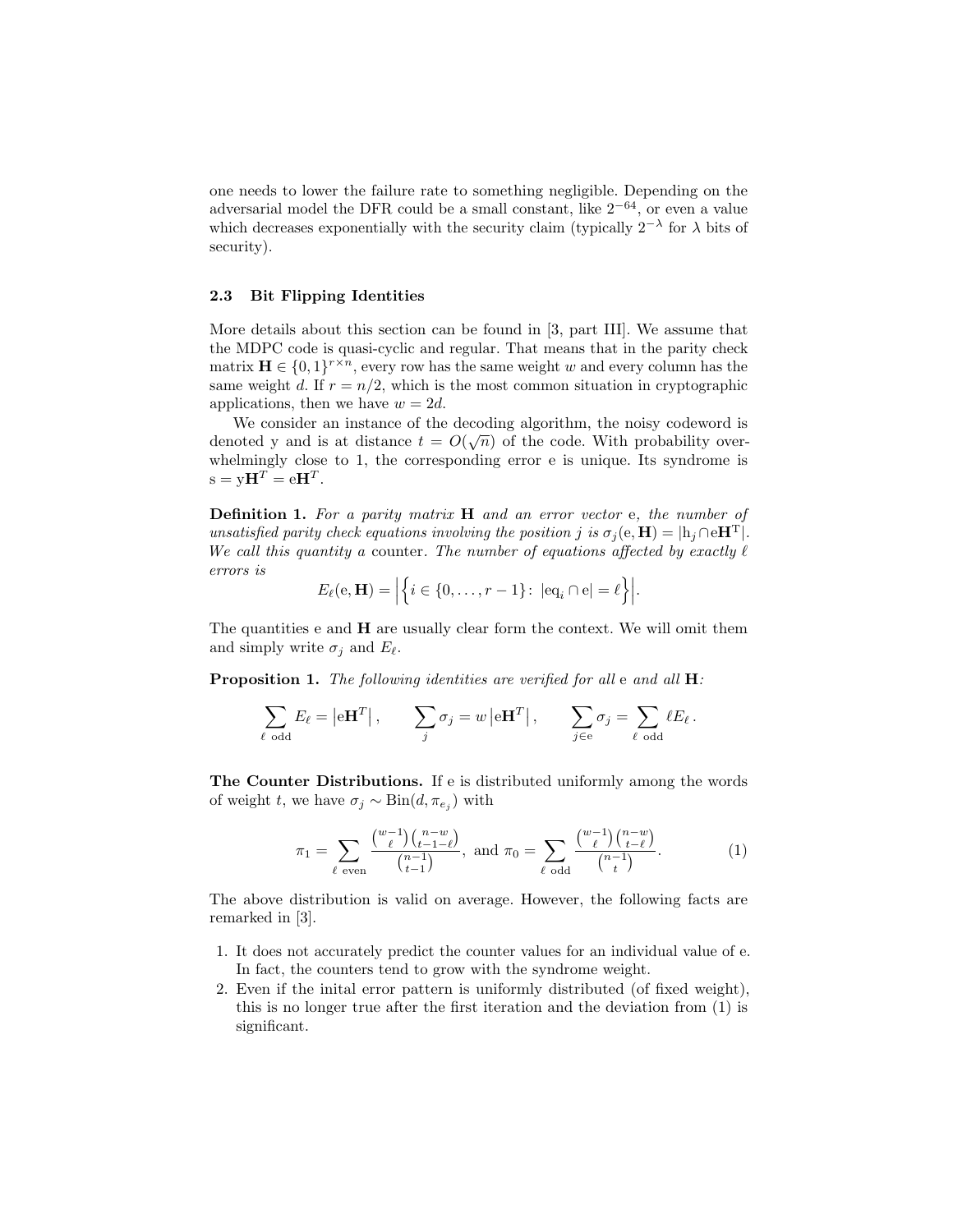Conditioning the Counter Distributions with the Syndrome Weight. We denote  $t = |e|$  and  $S = |eH^T|$  the syndrome weight. A better to model for  $\sigma_j$  is given by the distribution  $\text{Bin}(d, \pi'_{e_j})$  where (see [3])

$$
\pi_1' = \frac{S + X}{dt}, \pi_0' = \frac{(w - 1)S - X}{d(n - t)} \text{ with } X = \sum_{\ell \text{ odd}} (\ell - 1) E_{\ell}.
$$
 (2)

The above formulas depends on the codes parameters  $n, w, d$ , on the error weight  $t = |e|$ , on the syndrome weight  $S = |eH^T|$  but also on the quantity  $X = \sum_{\ell > 0} 2\ell E_{2\ell+1}$ . Here, we wish to obtain an accurate model for the counter distribution which only depends on  $S$  and  $t$ . We must somehow get rid of  $X$ . In practice  $X = 2E_3 + 4E_5 + \cdots$  is not dominant in the above formula (for relevant QC-MDPC parameters) and we will replace it by its expected value.

Proposition 2. When e is chosen uniformly at random of weight t the expected value of  $X = \sum_{\ell > 0} 2\ell E_{2\ell+1}$  given that  $S = |eH^T|$  is,

$$
\overline{X}(S,t) = \frac{S \sum_{\ell} 2\ell \rho_{2\ell+1}}{\sum_{\ell} \rho_{2\ell+1}} \text{ where } \rho_{\ell} = \frac{\binom{w}{\ell} \binom{n-w}{t-\ell}}{\binom{n}{t}}.
$$

## Remarks.

- The counter distributions above are extremely close to the observations when the error pattern e is uniformly distributed of fixed weight.
- The model gradually degenerates as the number of iterations grows, but remains relatively accurate in the first few iterations of Algorithm 1, that is even when e is not uniformly distributed.

## 2.4 Adaptive Threshold

Within this model, a good threshold for Algorithm 1 is  $\tau = T/d$  where T is the smallest integer such that (recall that  $f_{d,\pi}$  is defined in the notation)

$$
tf_{d,\pi'_1}(T) \ge (n-t)f_{d,\pi'_0}(T) .
$$

We will use this threshold selection rule in the sequel of the paper. Note that it is very consistent with the thresholds that were empirically determined in [9] to optimize Algorithm 1.

## 2.5 Estimating the Syndrome Weight

The probability for a parity equation eq of weight  $w$  to be unsatisfied when the error e is distributed uniformly of weight  $t$  is equal to

$$
\bar{\rho} = \sum_{\ell \text{ odd}} \Pr[|\text{eq} \cap \text{e}| = \ell] = \sum_{\ell \text{ odd}} \frac{\binom{w}{\ell} \binom{n-w}{t-\ell}}{\binom{n}{t}} = \sum_{\ell \text{ odd}} \rho_{\ell}
$$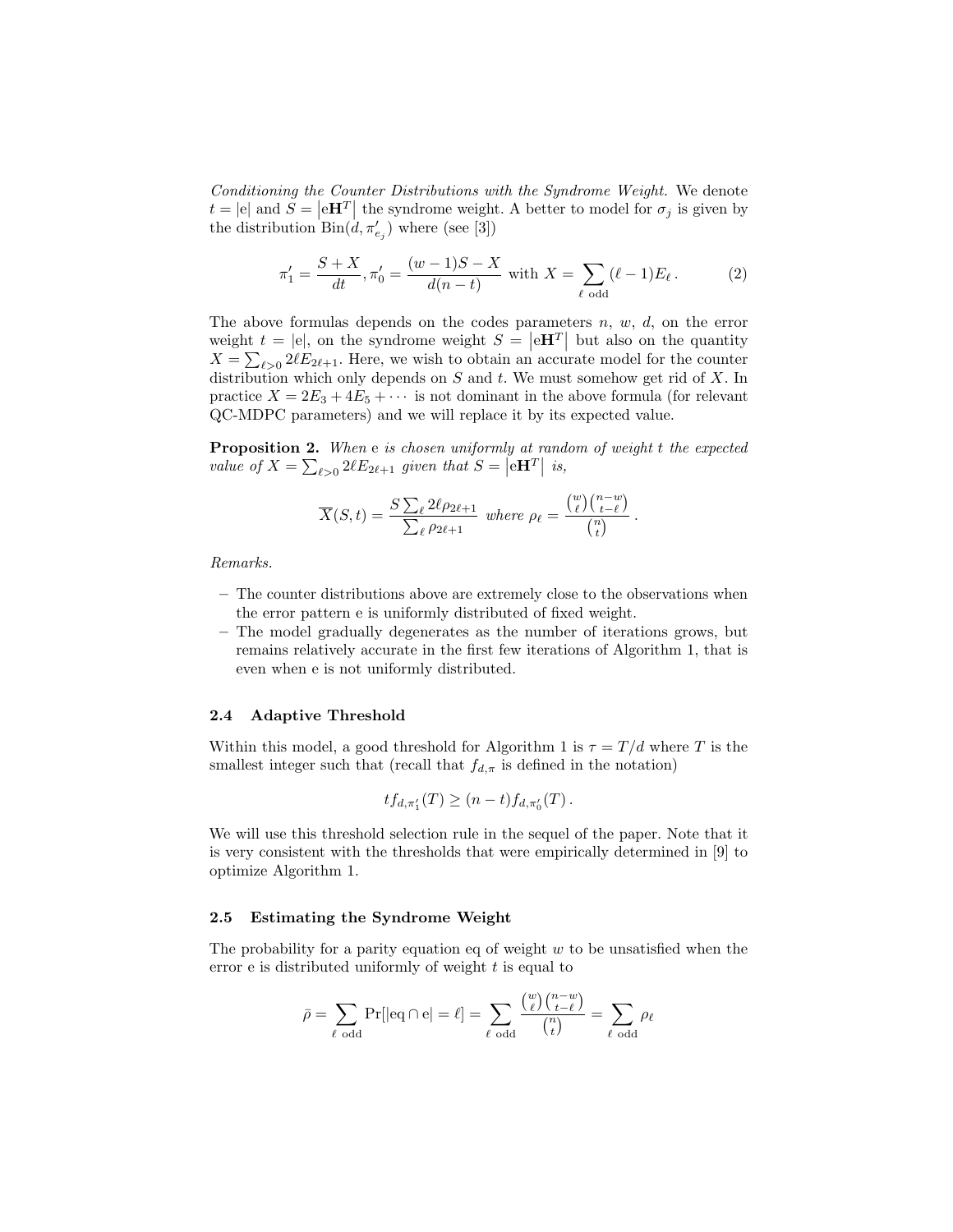The syndrome weight  $S = |eH^T|$  is equal to the number of unsatisfied equations and thus its expectation in  $\bar{\rho}r$ . For a row-regular<sup>5</sup> MDPC code the syndrome weight follows the binomial distribution  $Bin(r, \bar{\rho})$ . However, it was remarked in [3] that for a regular MDPC code, there was a dependence between equations and the syndrome weight followed a different distribution.

In the following proposition we give the distribution of the syndrome weight when the error is uniformly distributed of weight  $t$  and the matrix  $\bf{H}$  is regular.

**Proposition 3.** Let **H** be a binary  $r \times n$  row-regular matrix of row weight w. When the error  $e$  is uniformly distributed of weight t, the syndrome weight  $S = |e\mathbf{H}^T|$  follows the distribution

$$
\Pr[S = \ell] = f_{r,\bar{\rho}}(\ell)
$$

and if  $H$  is regular of column weight d, we have

$$
P_{\ell}(t) = \Pr[S = \ell \mid \mathbf{H} \text{ is regular}] = \frac{f_{r,\bar{\rho}}(\ell)h(\ell)}{\sum_{k \in \{0, \ldots, r\}} f_{r,\bar{\rho}}(k)h(k)} \tag{3}
$$

where for  $\ell \in \{0, \ldots, r\}$  (\* is the discrete convolution operation and  $\ell^{n}$  is the  $n$ -fold iteration of the convolution with itself)

$$
h(\ell) = g_1^{*\ell} * g_0^{*(r-\ell)}(dt)
$$

with, for  $k \in \{0, \ldots, w\},\$ 

$$
g_1(k) = \begin{cases} \frac{\binom{w}{k}\binom{n-w}{t-k}}{\binom{n}{t}} \frac{1}{\rho} & \text{if } k \text{ is odd} \\ 0 & \text{otherwise} \end{cases}; \qquad g_0(k) = \begin{cases} \frac{\binom{w}{k}\binom{n-w}{t-k}}{\binom{n}{t}} \frac{1}{1-\rho} & \text{if } k \text{ is even} \\ 0 & \text{otherwise} \end{cases}.
$$

The above distribution takes into account the regularity but not the quasi-cyclicity. Nevertheless, experimental observation shows that it is accurate for quasi-cyclic matrices, at least in the range useful for QC-MDPC codes.

## 3 Step-by-Step Decoding

In Algorithm 1 the positions with a counter value above the threshold are flipped all at once. In Algorithm 2 only one position is flipped at a time. The benefit, in contrast with algorithm 1, is that we can predict the evolution of the decoder. For example, when position j with counter  $\sigma_j$  is flipped, the syndrome weight becomes  $|s| + |h_j| - 2\sigma_j$ . And the error weight is either increased or decreased by one.

To instanciate Algorithm 2, we will use the threshold selection rule described in §2.4 and to sample  $j$ , we uniformly pick an unverified equation then a position in this equation, that is

$$
i \stackrel{\$}{\leftarrow} \{i, |\mathrm{eq}_i \cap \mathrm{y}| \textrm{ odd}\}; j \stackrel{\$}{\leftarrow} \mathrm{eq}_i
$$

 $5$  all rows of **H** have the same weight w, no condition on the column weight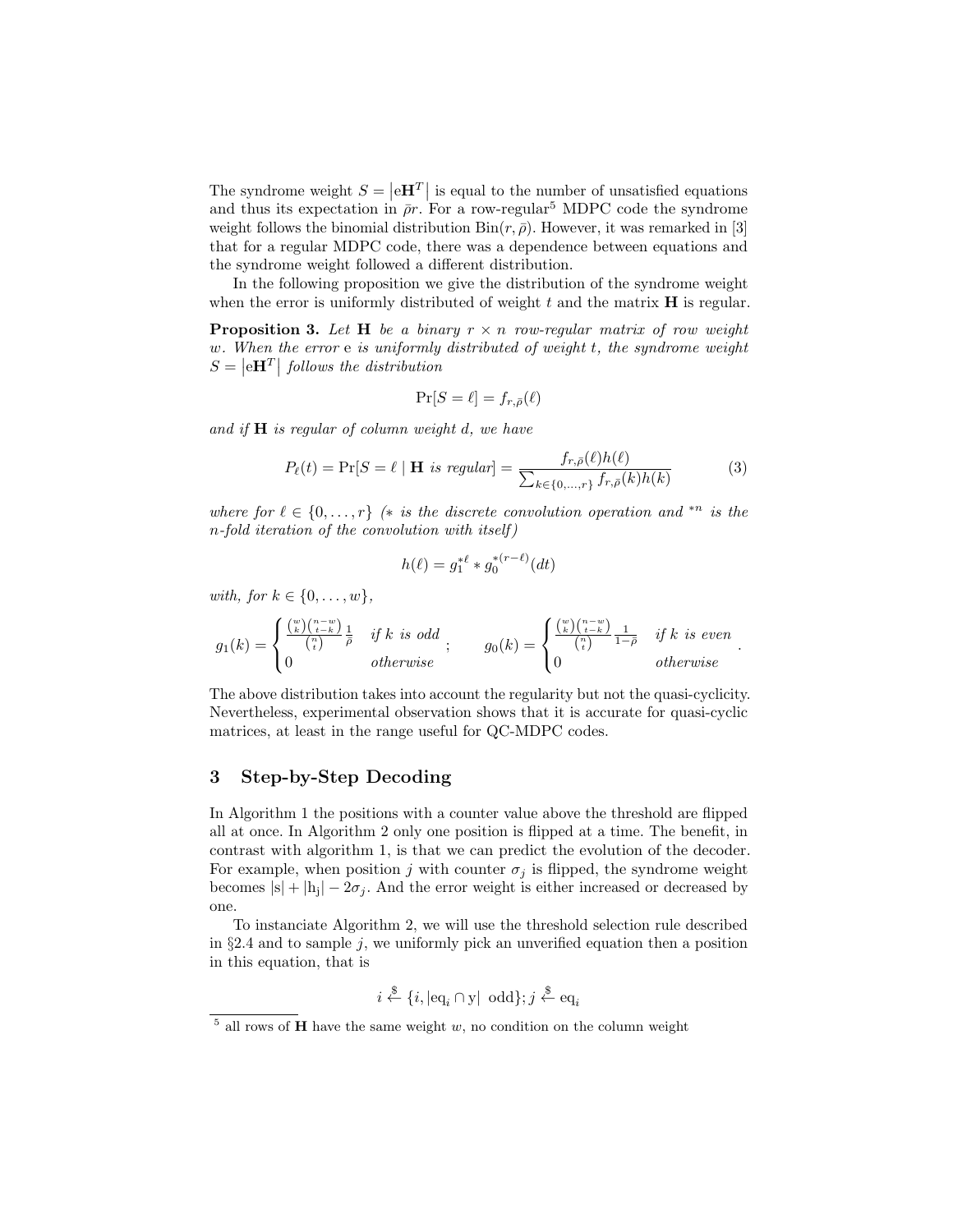Algorithm 2 The Step-by-Step Bit Flipping Algorithm

```
Require: \mathbf{H} \in \{0, 1\}^{(n-k)\times n}, y \in \{0, 1\}^nwhile \mathrm{yH}^T\neq 0 do
\mathrm{s} \leftarrow \mathrm{y}\mathbf{H}^T\tau \leftarrow \text{threshold}(context)j \leftarrow sample(context)
if |s \cap h_i| \geq \tau |h_i| then
      y_j \leftarrow 1 - y_jreturn y
```
(where  $x \stackrel{\$}{\leftarrow} X$  means we pick x uniformly at random in the set X). With this rule, and using the model for counter distributions given in §2.3, the probability to pick  $j \in e$  is

$$
\frac{\sum_{j'\in e}\sigma_{j'}}{\sum_{j'}\sigma_{j'}}=\frac{S+X}{wS}=\frac{1}{w}\left(1+\frac{X}{S}\right)\,,
$$

where S in the syndrome weight and  $X = 2E_2 + 4E_4 + \cdots$  is defined in §2.3. Note that this probability is slightly above  $1/w$  and larger in general than  $t/n$ , the same probability when  $j$  is chosen randomly.

## 3.1 Modeling the Step-by-step Decoder

We assume here that **H** is the sparse parity check matrix of a regular QC-MDPC code, with row weight  $w$  and column weight  $d$ . We model the step-by-step decoder as a finite state machine (FSM) with a state  $(S, t)$  with S the syndrome weight and t the error weight.

We consider one loop of Algorithm 2. The position  $j$  is sampled, the corresponding counter value is denoted  $\sigma = |\mathbf{s} \cap \mathbf{h}_i|$  and the threshold is  $T = \tau |\mathbf{h}_i| = \tau d$ . There are 3 kinds of transition,

- if  $\sigma < T$ , then  $(S, t) \rightarrow (S, t)$ , with probability p
- $-$  if  $σ ≥ T$  and  $j ∈ ε$ , then  $(S, t) → (S + d 2σ, t 1)$ , with probability  $p_{σ}^-$
- if  $σ ≥ T$  and  $j \notin e$ , then  $(S, t) → (S + d 2σ, t + 1)$ , with probability  $p^+_{σ}$

and the transition probabilities are given in the following proposition.

#### Proposition 4.

$$
p_{\sigma}^- = \frac{t \sigma f_{d,\pi'_1}(\sigma)}{wS}, p_{\sigma}^+ = \frac{(n-t) \sigma f_{d,\pi'_0}(\sigma)}{wS}, p = \sum_{\sigma < T} (p_{\sigma}^- + p_{\sigma}^+),
$$

where  $f_{d,\pi}(i) = {d \choose i} \pi^i (1-p)^{d-i}$  and  $\pi'_0, \pi'_1$  are given in (2) in §2.3.

The above machine does not correctly take into account the situation where the algorithm is unable to find a suitable position to flip. We modify it as follows: one step of the new machine will iterate the loop until a flip occurs. We call  $j$ the flipped position and  $\sigma$  its counter. The possible transitions are now,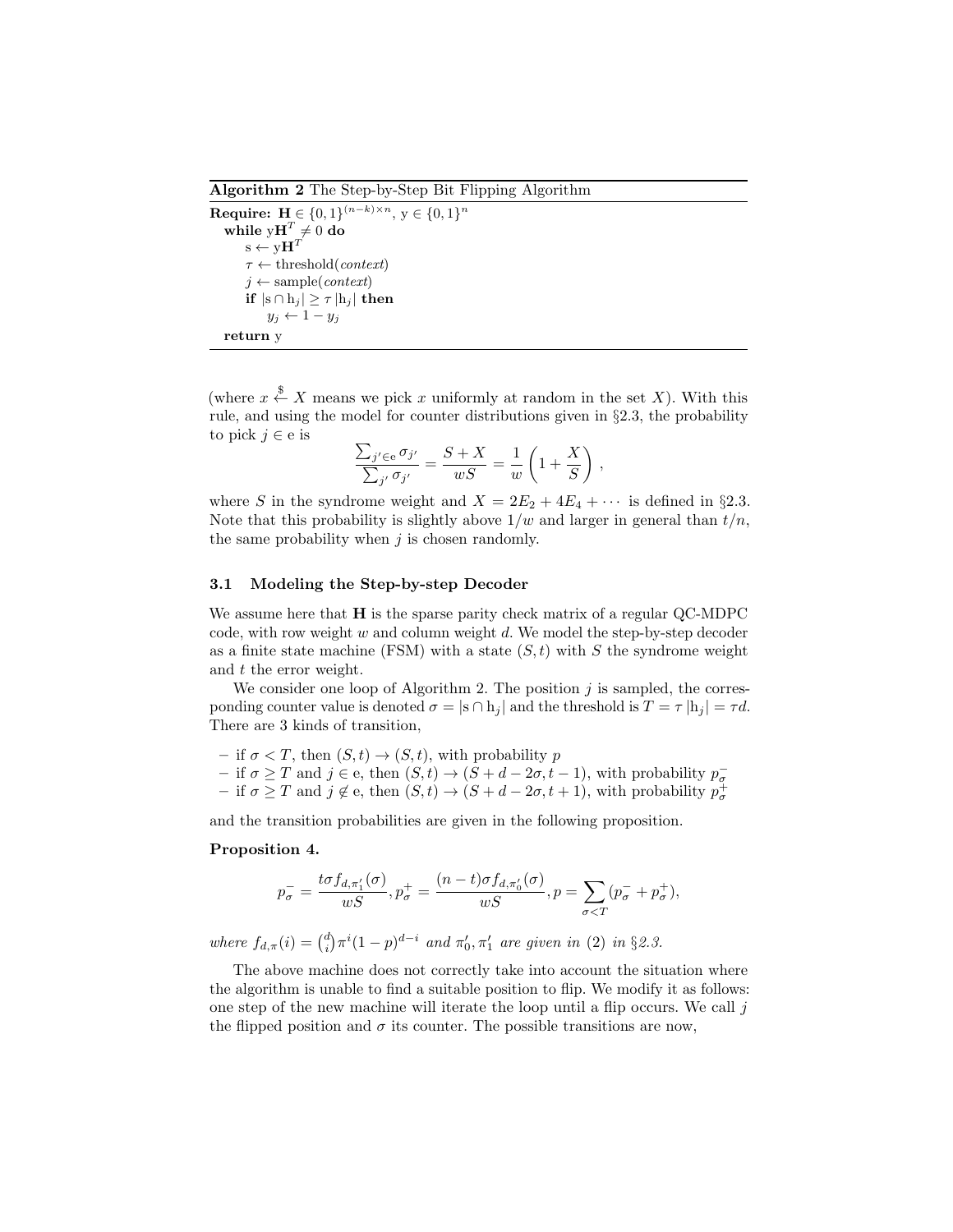- if no high enough counter is found, then  $(S, t) \to L$ , with probability  $p<sub>L</sub>$
- $-$  if  $σ ≥ T$  and  $j ∈ ε$ , then  $(S, t) → (S + d 2σ, t 1)$ , with probability  $p'_{σ}$
- if  $σ ≥ T$  and  $j \notin e$ , then  $(S, t) → (S + d 2σ, t + 1)$ , with probability  $p'_{σ}$ <sup>+</sup>

where the state L corresponds to the situation where there no position exists with a suitable counter.

#### Proposition 5.

$$
p_{\sigma}'^{-} = p_{\sigma}^{-} \frac{1 - p_L}{1 - p}, p_{\sigma}'^{+} = p_{\sigma}^{+} \frac{1 - p_L}{1 - p},
$$

where  $p, p_{\sigma}^-, p_{\sigma}^+$  are given in Proposition 4, and

$$
p_L = \left(\sum_{\sigma < T} f_{d,\pi'_1}(\sigma)\right)^t \cdot \left(\sum_{\sigma < T} f_{d,\pi'_0}(\sigma)\right)^{n-t},
$$

where  $f_{d,\pi}(i) = {d \choose i} \pi^i (1-p)^{d-i}$  and  $\pi'_0, \pi'_1$  are given in (2) in §2.3.

*Note.* As mentionned in §2.3, we have replaced X by  $\overline{X}$  (Proposition 2) in  $\pi'_0$ ,  $\pi'_1$ in all the results of this section.

### 3.2 Computing the DFR

To compute the theoretical DFR in our model, we will add another state F corresponding to a decoding failure. We assume the stochastic process we have defined in the previous section is a time-homogeneous Markov chain. For any starting state  $(S, t)$  we wish to determine with which probability the FSM reaches the failure state after an infinite number of iterations:

$$
\text{DFR}(S, t) = \Pr[(S, t) \xrightarrow{\infty} F].
$$

Since we assumed an infinite number of iterations, we need to fix an error weight above which the decoder fails, say  $t_{fail}$ . Similarly, to simplify the computation, we assume that when  $t$  is small enough, say below  $t_{\text{pass}}$  the decoder always succeeds. We have  $\forall t \leq t_{\text{pass}}, \Pr[(S, t) \stackrel{\infty}{\longrightarrow} F] = 0$  and  $\forall t > t_{\text{fail}}, \Pr[(S, t) \stackrel{\infty}{\longrightarrow} F] = 1$ .

Notice that as long as  $T \geq \frac{d+1}{2}$  (which is always the case here),  $\forall \sigma \geq T, S_{\sigma} < S$ therefore these probabilities can be computed by induction with  $S$  in ascending order. Finally, the probability to successfully decode a vector y noised with a uniformly distributed error of weight  $t$  in the model is

$$
\text{DFR}(t) = \sum_{S} P_S(t) \,\text{DFR}(S, t)
$$

where  $P<sub>S</sub>(t)$  is the distribution of the syndrome weight given in Proposition 3.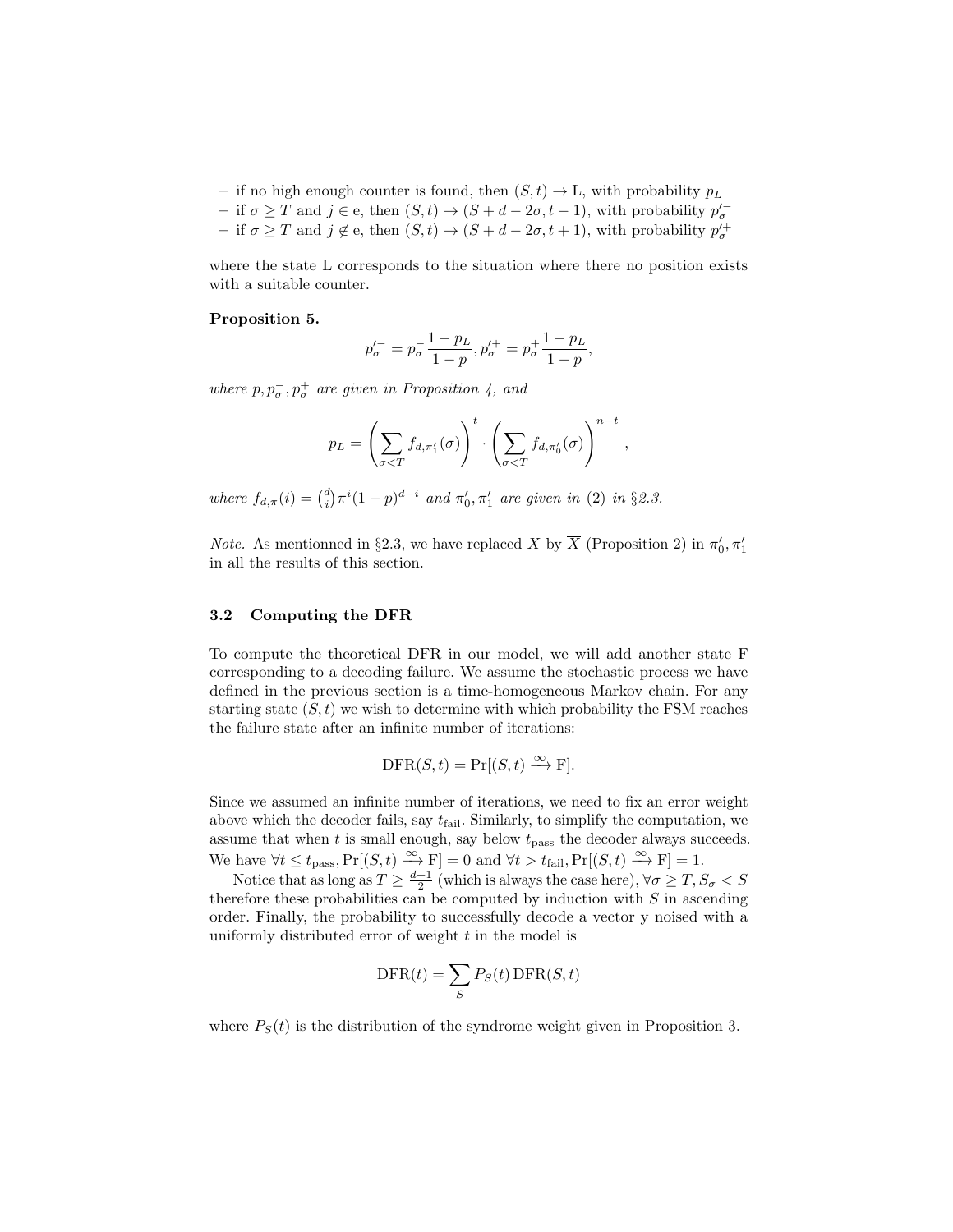#### 3.3 Using t Alone for the State is not Enough

In the analysis of LDPC decoding, starting with Gallager's work [5], it is usually assumed that the error pattern remains uniformly distributed throughout the decoding process. This assumption greatly simplifies the analysis. It is correct for LDPC codes, but unfortunately not for MDPC codes.

Assuming uniform distribution of the error during all the decoding is equivalent to adopting a stochastic model in which the decoder state is described by the error weight alone. From our analysis, we easily derive the transition probabilities as

$$
Pr[t \to (t \pm 1)] = \sum_{S} P_S(t) \sum_{S'} Pr[(S, t) \to (S', t \pm 1)].
$$

The corresponding Markov chain can be computed. We observe a huge discrepancy. For instance, for parameters  $(n, r, w, t) = (65500, 32750, 274, 264)$  the observed failure rate is in the order of  $10^{-4}$  for the step-by-step decoder while the model predicts less than  $10^{-12}$ . The difference is even higher for larger block size.

## 4 Simulation

We simulate here three algorithms:

**Algorithm 1:** as in [3], using the threshold selection rule of  $\S 2.3$ . Algorithm 2: step-by-step bit flipping as in the model of  $\S 3$ . BIKE decoder: adapted from [10].

The parameters are those of BIKE-1 Level 5 ( $d = 137$ ,  $w = 274$ ,  $t = 264$ ) with rate  $1/2$  and a varying block size r.

The true BIKE decoder is tuned for  $r = 32749$ . We adapt it here for variable r. The BIKE decoder starts with one iteration of Algorithm 1 and ends with Algorithm 2 and a threshold  $\tau = 0.5$ . Between the two there a "gray zone" step described in [10].

Let us point out that the threshold selection rule of  $\S3$  (used for Algorithms 1 and 2 and the model is not honest. It assumes that the error weight is known throughout the computation while obviously a real decoder has no access to that information. However the main objective here was to compare the simulation and the model, and both of them "cheat". Moreover, we believe that finding the "good" threshold can always be achieved for an extra computational cost without cheating. Note finally that the BIKE algorithm outperform the others without relying on the knowledge of the error weight.

In figure 1, we compare the DFR derived from our model to the one obtained by Monte Carlo simulations of the three above decoders.

While our model is slighly optimistic, the DFR curve we obtain from it follows the same evolution as the one obtained by simulation. Assuming this stays true for higher block length values, this allows us to observe the evolution of the DFR for block lengths that are out of the reach of simulation (when the DFR becomes too small to be measured). Observing the model behavior beyond the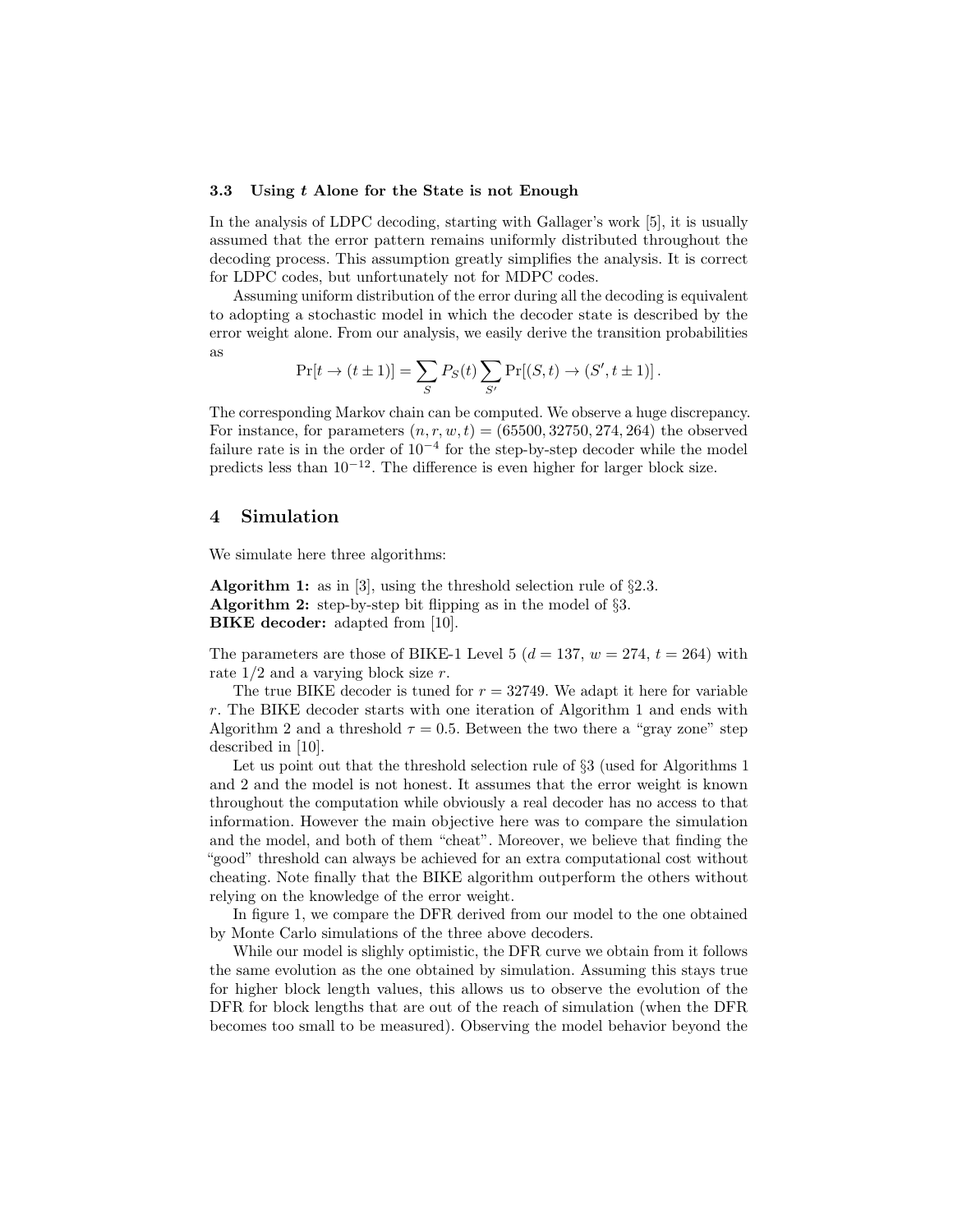

Figure 1. DFR of the step-by-step algorithm in the models and from simulations (infinite number of iterations)

range plotted in Figure 1, we have noticed that the DFR evolves in two phases, in the first phase  $(r < 37500)$  it closely fits a quadratic curve and in the second phase it is linear, which is consistent with the asymptotic analysis in [11].

Table 2. Extrapolating QC-MDPC Parameters

|                                                    | (a) | (b) | (c) | (d) | (e) |                                                |
|----------------------------------------------------|-----|-----|-----|-----|-----|------------------------------------------------|
| Algorithm $1 -21.6 -21.6 35498 39652 34889 36950 $ |     |     |     |     |     |                                                |
| <b>BIKE</b>                                        |     |     |     |     |     | $-48.8$   $-57.0$  33 594 37 149 32 983 34 712 |
| Algorithm $2 -10.4 -11.5 39190 46884 37537 40952 $ |     |     |     |     |     |                                                |

(a): linearly extrapolated value for  $log_2(p_{fail}(32749));$ 

(b): quadratically extrapolated value for  $log_2(p_{fail}(32749));$ 

(c): minimal r such that  $p_{\text{fail}}(r) < 2^{-64}$  assuming a linear evolution;

(d): minimal r such that  $p_{\text{fail}}(r) < 2^{-128}$  assuming a linear evolution;

(e): minimal r such that  $p_{\text{fail}}(r) < 2^{-64}$  assuming a quadratic evolution;

(f): minimal r such that  $p_{\text{fail}}(r) < 2^{-128}$  assuming a quadratic evolution

We also observe a quadratic evolution with the algorithms that we implemented and tested. We have no indication on when or if the curve changes from quadratic to linear so our model suggests that an optimistic extrapolation of the DFR would be quadratic and a pessimistic one would be linear. We give some of those extrapolations in Table 2. We denote  $p_{fail}(r)$  the DFR for block size r.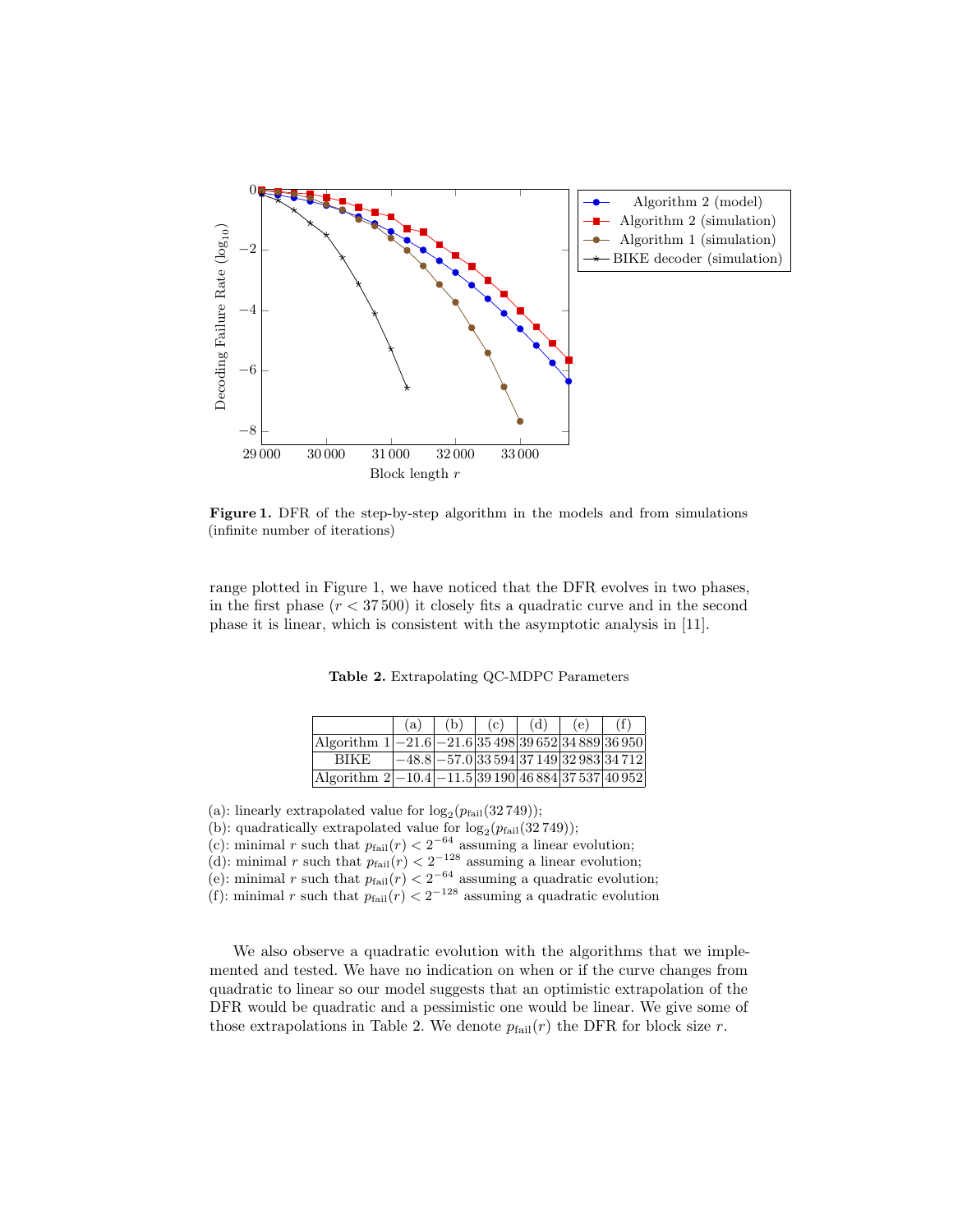## 5 Conclusion

We have presented here a variant of the bit flipping decoder of QC-MDPC codes, namely the step-by-step decoder. It is less efficient than the existing decoders, but can be accurately modeled by a Markov chain. If we assume that the evolution of the DFR of other related algorithms, and in particular BIKE, follow the same kind of evolution, we are able to give estimates for their DFR and also of the block size we would need to reach a low enough error rate. For BIKE-1 level 5, we estimate the DFR between  $2^{-49}$  and  $2^{-57}$ . As shown in Table 2, the amount by which the block size should be increased to reach a DFR of  $2^{-64}$  or even  $2^{-128}$  seems to be relatively limited, only 1% to 15%. This suggest that with an improvement of the decoder efficiency, the original BIKE parameters might not to far to what is needed for resisting the GJS attack and allow static keys.

## References

- 1. Misoczki, R., Tillich, J.P., Sendrier, N., Barreto, P.S.L.M.: MDPC-McEliece: New McEliece variants from moderate density parity-check codes. In: Proc. IEEE Int. Symposium Inf. Theory - ISIT. (2013) 2069–2073
- 2. Guo, Q., Johansson, T., Stankovski, P.: A key recovery attack on MDPC with CCA security using decoding errors. In Cheon, J.H., Takagi, T., eds.: Advances in Cryptology - ASIACRYPT 2016. Volume 10031 of LNCS. (2016) 789–815
- 3. Chaulet, J.: Étude de cryptosystèmes à clé publique basés sur les codes MDPC quasi-cycliques. PhD thesis, University Pierre et Marie Curie (March 2017)
- 4. McEliece, R.J. In: A Public-Key System Based on Algebraic Coding Theory. Jet Propulsion Lab (1978) 114–116 DSN Progress Report 44.
- 5. Gallager, R.G.: Low Density Parity Check Codes. M.I.T. Press, Cambridge, Massachusetts (1963)
- 6. Baldi, M., Santini, P., Chiaraluce, F.: Soft mceliece: MDPC code-based mceliece cryptosystems with very compact keys through real-valued intentional errors. In: Proc. IEEE Int. Symposium Inf. Theory - ISIT, IEEE Press (2016) 795–799
- 7. Heyse, S., von Maurich, I., Güneysu, T.: Smaller keys for code-based cryptography: QC-MDPC McEliece implementations on embedded devices. In Bertoni, G., Coron, J., eds.: Cryptographic Hardware and Embedded Systems - CHES 2013. Volume 8086 of LNCS., Springer (2013) 273–292
- 8. Chou, T.: Qcbits: Constant-time small-key code-based cryptography. In Gierlichs, B., Poschmann, A.Y., eds.: CHES 2016. Volume 9813 of LNCS., Springer (2016) 280–300
- 9. Chaulet, J., Sendrier, N.: Worst case QC-MDPC decoder for mceliece cryptosystem. In: IEEE Conference, ISIT 2016, IEEE Press (2016) 1366–1370
- 10. Aguilar Melchor, C., Aragon, N., Barreto, P., Bettaieb, S., Bidoux, L., Blazy, O., Deneuville, J.C., Gaborit, P., Gueron, S., G¨uneysu, T., Misoczki, R., Persichetti, E., Sendrier, N., Tillich, J.P., Zémor, G.: BIKE. first round submission to the NIST post-quantum cryptography call (November 2017)
- 11. Tillich, J.P.: The decoding failure probability of MDPC codes. In: 2018 IEEE International Symposium on Information Theory, ISIT 2018, Vail, CO, USA, June 17-22, 2018. (2018) 941–945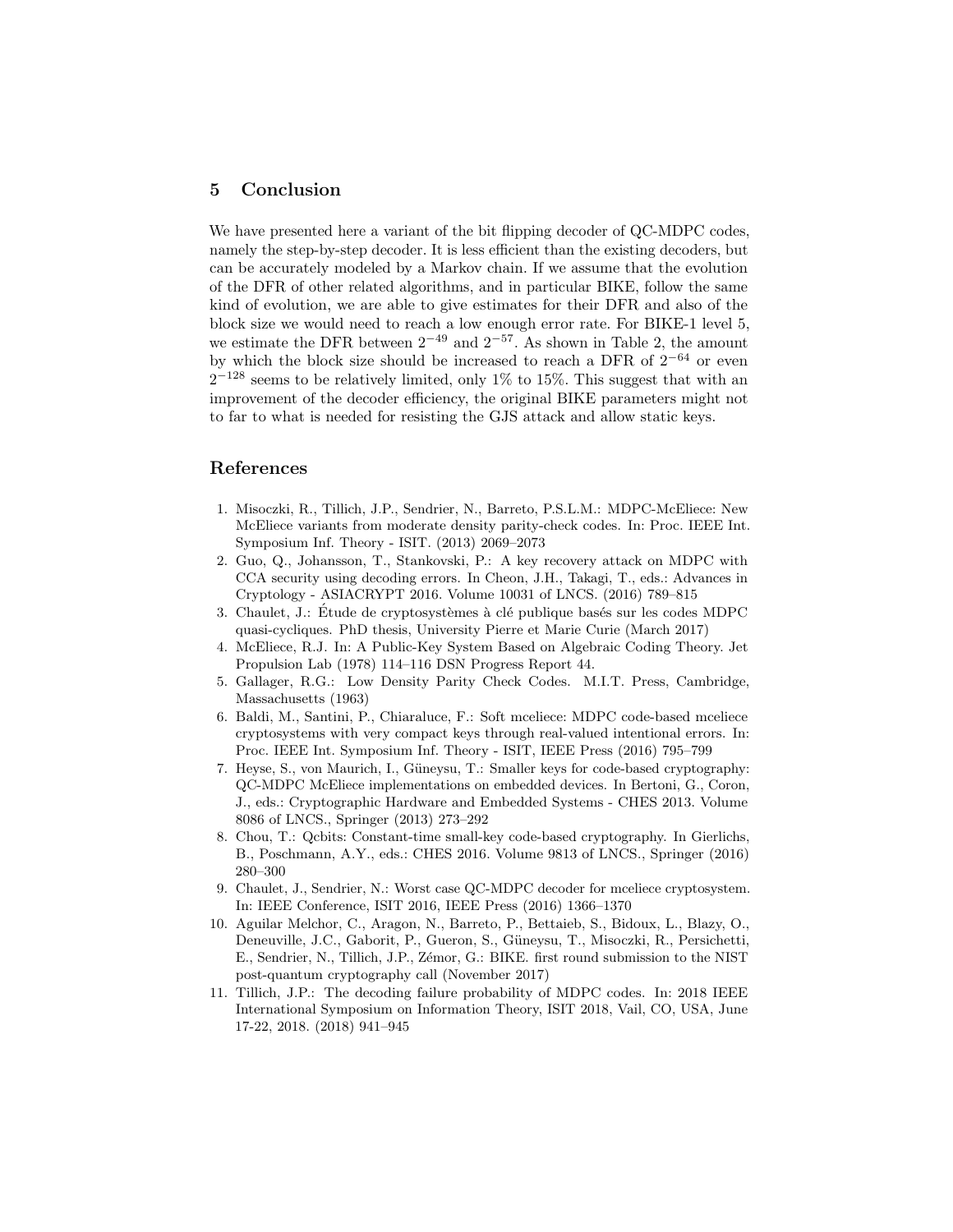# A Precisions on §2.5

Let us write  $\omega_i = |eq_i \cap e|$  for all row  $0 \leq i < r$ . Then  $S = \sum_i (\omega_i \mod 2)$ . Moreover, for a regular code, the  $\omega_i$  variables always verify the following property:

$$
\sum_{i\in\{0,\ldots,r-1\}}\omega_i=d\cdot|\mathbf{e}|.
$$

We wish to determine the distribution of  $\sum_{i\in\{0,\ldots,r-1\}}\omega_i$  knowing the syndrome weight. We can then apply the Bayes' theorem to obtain the result of proposition 3:

$$
\Pr[S = \ell \mid \mathbf{H} \text{ is regular}] = \Pr[S = \ell \mid \sum_{i \in \{0, ..., r-1\}} \omega_i = d \mid e \mid]
$$
\n
$$
= \frac{\Pr[\sum_{i \in \{0, ..., r-1\}} \omega_i = d \mid e \mid S = \ell] \Pr[S = \ell]}{\Pr[\sum_{i \in \{0, ..., r-1\}} \omega_i = d \mid e \mid]}
$$
\n
$$
= \frac{\Pr[\sum_{i \in \{0, ..., r-1\}} \omega_i = d \mid e \mid S = \ell] \Pr[S = \ell]}{\sum_{k \in \{0, ..., r\}} \Pr[\sum_{i \in \{0, ..., r-1\}} \omega_i = d \mid e \mid S = k] \Pr[S = k]}
$$

for  $\ell \in \{0, \ldots, r\}.$ 

We can reorder the  $\omega_i$  such that for  $i \in \{0, \ldots, S-1\}$ ,  $\omega_i$  is odd and for  $i \in \{S, \ldots, r-1\}, \omega_i$  is even.

For all i, if we see  $\omega_i$  as a random variable, if  $i \in \{0, ..., S-1\}$  (resp  $i \in \{S, r-1\}$  its probability mass function is  $g_1$  (resp.  $g_0$ ).

Assuming independence of those random variables, we have:

$$
\forall k \in 0, \dots, wS, \Pr[\sum_{i \in \{0, \dots, S-1\}} \omega_i = k] = g_1^{*S}(k);
$$
  

$$
\forall k \in 0, \dots, w(r - S), \Pr[\sum_{i \in \{S, \dots, r-1\}} \omega_i = k] = g_0^{*(r - S)}(k).
$$

Hence the result.

## B Proof of Proposition 2

When  $e$  is uniformely distributed of weight  $t$ , the probability for a parity equation to contain  $\ell$  errors is equal to

$$
\rho_{\ell} = \frac{\binom{w}{\ell}\binom{n-w}{t-\ell}}{\binom{n}{t}}.
$$

If we condition this probability on  $\ell$  being odd, we obtain

$$
\rho'_{\ell} = \begin{cases} \frac{\rho_{\ell}}{\sum_{k \text{ odd}} \rho_k} & \text{when } \ell \text{ is odd;} \\ 0 & \text{otherwise.} \end{cases}
$$

We know that exactly  $S$  equations have an odd numbers of errors. Thus we find the expected value for  $X$  with

$$
\overline{X}(S,t) = S \sum_{\ell} (\ell - 1) \rho'_{\ell}.
$$